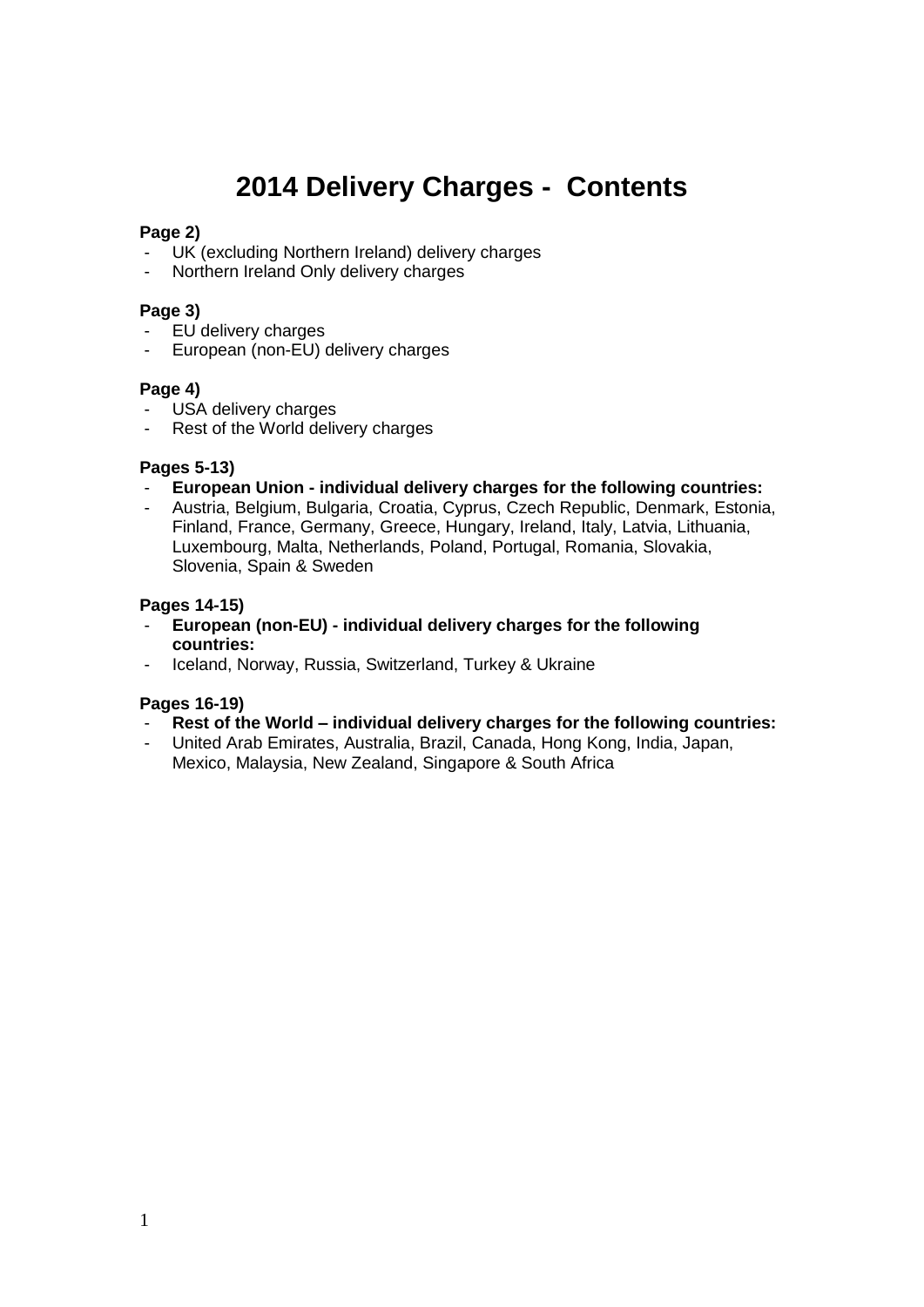# **POSTAGE AND PACKAGING COSTS**

# **Please note: selected countries have individual weight bands applied to them, for a full list of these and their postage costs see page 5 onwards.**

#### **UK (excluding Northern Ireland) Delivery**

Postage and packaging is charged according to the following weights:

- Up to 200 grams £2.20 + VAT
- Up to 300 grams £2.45 + VAT
- $\bullet$  Up to 400 grams £3.15 + VAT
- Up to 500 grams £3.65 + VAT
- Up to 700 grams £4.15 + VAT
- Up to 850 grams £4.30 + VAT
- Up to 1000 grams £4.70 + VAT
- Up to 2000 grams £6.00 + VAT
- Up to 5000 grams £6.75 + VAT
- Up to 9000 grams £7.75 + VAT
- Up to 15000 grams £8.30 + VAT
- Up to 20000 grams £9.30 + VAT
- Up to 25000 grams £13.50 + VAT Up to 50000 grams - £24.95 + VAT
- 

#### **Northern Ireland only Delivery**

- Up to 200 grams £2.10 + VAT
- Up to 300 grams £2.35 + VAT
- Up to 400 grams £3.00 + VAT
- Up to 500 grams £3.50 + VAT
- Up to 700 grams £3.95 + VAT
- Up to 850 grams £4.10 + VAT
- Up to 1000 grams £4.50 + VAT
- Up to 2000 grams £5.75 + VAT
- Up to 5000 grams £12.50 + VAT
- Up to 9000 grams £12.50 + VAT
- Up to 15000 grams £12.50 + VAT
- Up to 20000 grams £25.00 + VAT
- Up to 25000 grams £25.00 + VAT
- Up to 50000 grams £37.50 + VAT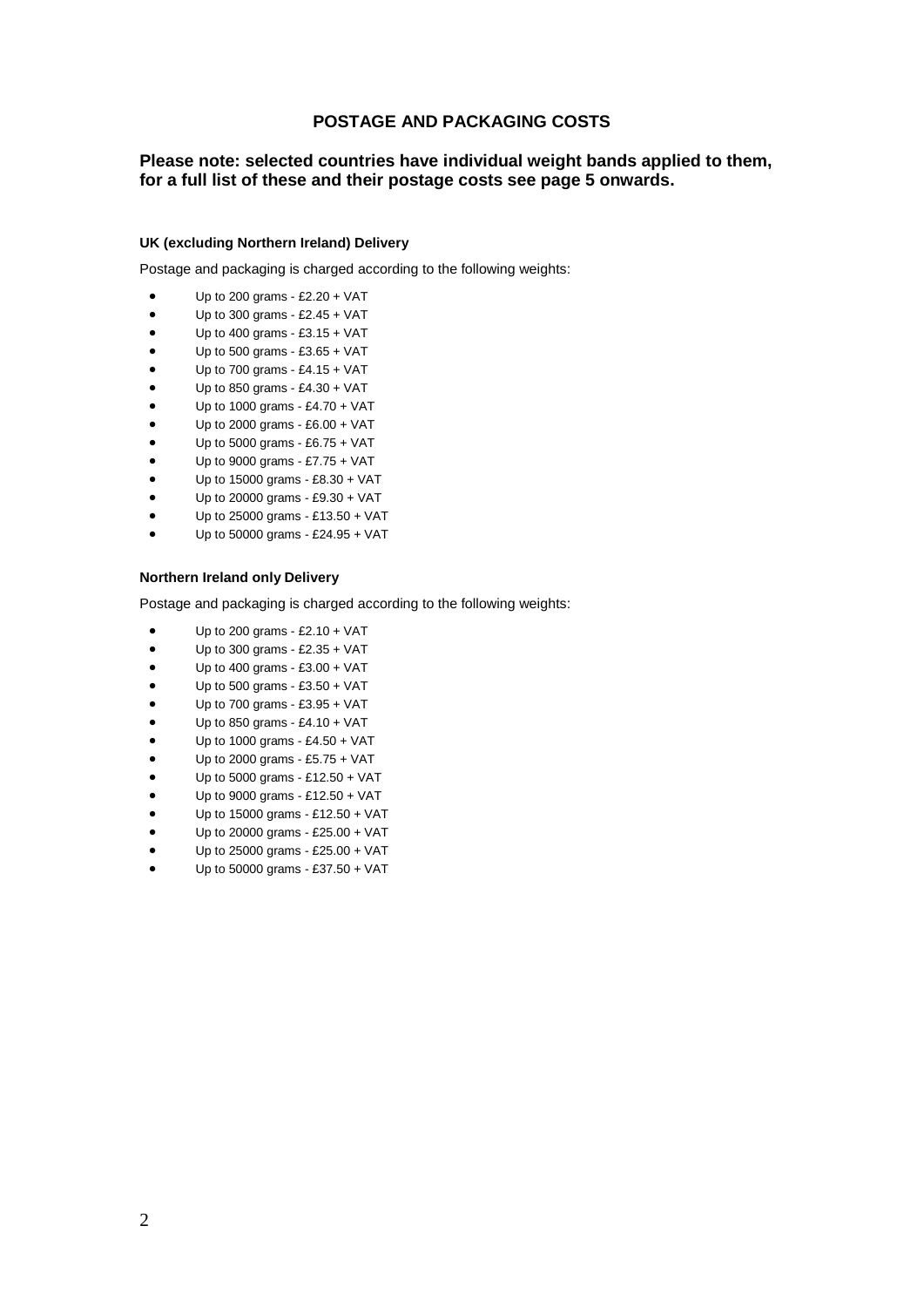#### **EU Delivery**

**Please note the following EU countries have individual weight bands applied to them which can be found on pages 5-11:**

**Austria, Belgium, Bulgaria, Croatia, Cyprus, Czech Republic, Denmark, Estonia, Finland, France, Germany, Greece, Hungary, Ireland, Italy, Latvia, Lithuania, Luxembourg, Malta, Netherlands, Poland, Portugal, Romania, Slovakia, Slovenia, Spain & Sweden**

Postage and packaging for all other EU countries is charged according to the following weights:

- Up to 250 grams £3.00 + VAT
- $\bullet$  Up to 500 grams £4.65 + VAT
- $\bullet$  Up to 750 grams £5.95 + VAT
- Up to 1000 grams £8.75 + VAT
- Up to 1250 grams £10.75 + VAT
- Up to 1500 grams £12.95 + VAT
- Up to 2000 grams £14.50 + VAT
- Up to 5000 grams £24.95 + VAT
- Up to 9000 grams £24.95 + VAT
- Up to 15000 grams £24.95 + VAT
- Up to 20000 grams £32.50 + VAT
- Up to 25000 grams £49.50 + VAT
- Up to 50000 grams £49.50 + VAT

#### **European Delivery (non-EU)**

#### **Please note the following European (non-EU) countries have individual weight bands applied to them which can be found on pages 12-14:**

#### **Iceland, Norway, Russia, Switzerland, Turkey & Ukraine**

Postage and packaging for all other European (non-EU countries) is charged according to the following weights:

- $\bullet$  Up to 250 grams £3.75 + VAT
- $\bullet$  Up to 500 grams £7.25 + VAT
- Up to 750 grams £9.25 + VAT
- Up to 1000 grams £12.50 + VAT
- Up to 1250 grams £15.50 + VAT
- Up to 1500 grams £18.50 + VAT
- Up to 2000 grams £20.50 + VAT
- Up to 5000 grams £48.95 + VAT
- Up to 9000 grams £70.50 + VAT
- Up to 15000 grams £103.50 + VAT
- Up to 20000 grams £130.95 + VAT
- Up to 25000 grams £158.95 + VAT
- Up to 50000 grams £325.00 + VAT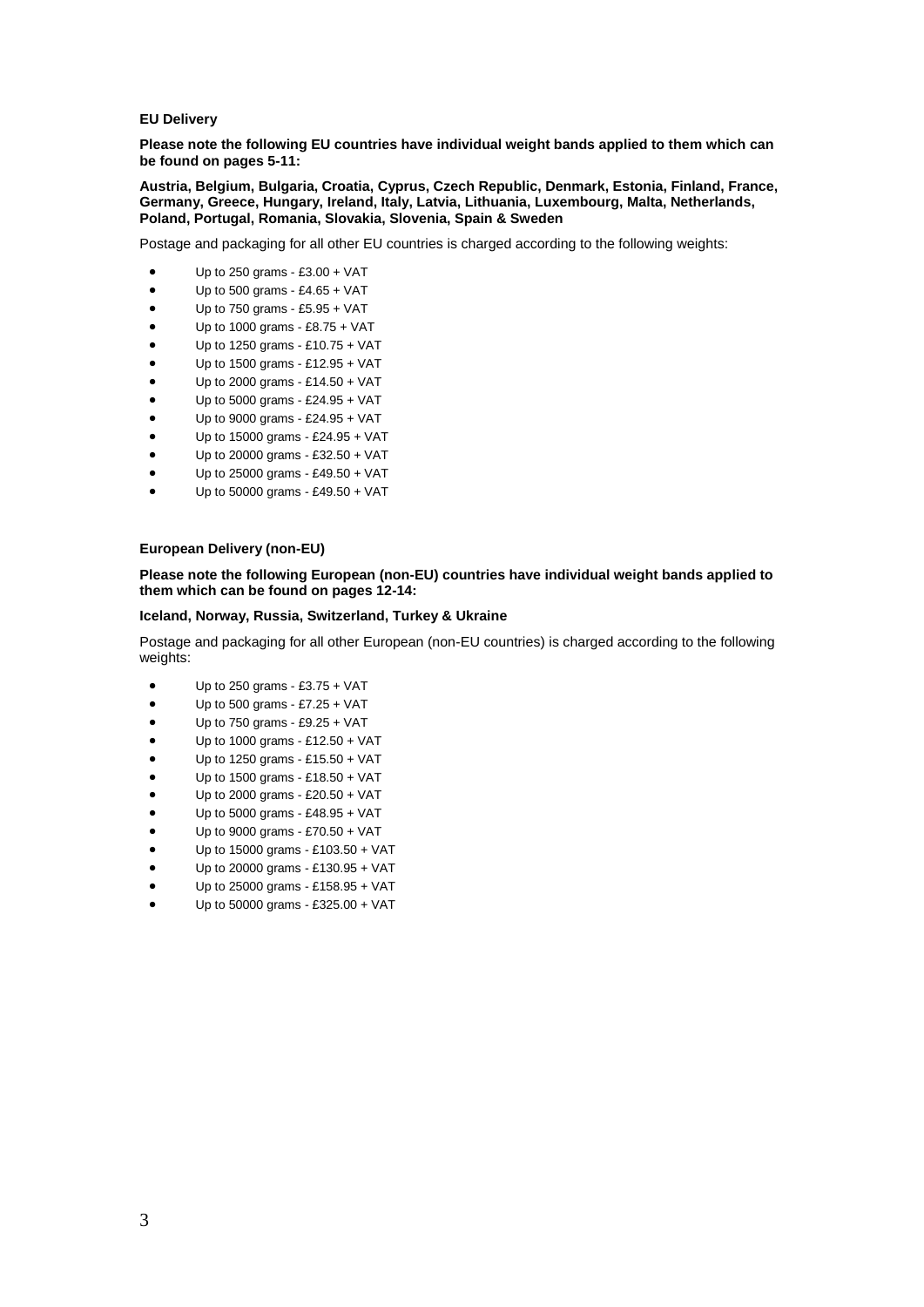## **USA Delivery**

Postage and packaging is charged according to the following weights

- Up to 250 grams £3.75
- Up to 500 grams £7.25
- Up to 750 grams £9.25
- Up to 1000 grams £12.50
- Up to 1250 grams £15.50
- Up to 1500 grams £18.50
- Up to 2000 grams £20.50
- Up to 5000 grams £27.95
- Up to 9000 grams £38.50
- Up to 15000 grams £51.50
- Up to 20000 grams £61.50
- Up to 25000 grams £74.50
- Up to 50000 grams £134.50

## **Rest of the World Delivery**

- $\bullet$  Up to 250 grams £4.25
- Up to 500 grams £7.75
- Up to 750 grams £9.75
- Up to 1000 grams £13.50
- $\bullet$  Up to 1250 grams £16.50
- Up to 1500 grams £19.50
- Up to 2000 grams £21.50
- Up to 5000 grams £58.50
- Up to 9000 grams £84.50
- Up to 15000 grams £121.95
- Up to 20000 grams £152.95
- Up to 25000 grams £184.95
- Up to 50000 grams £365.00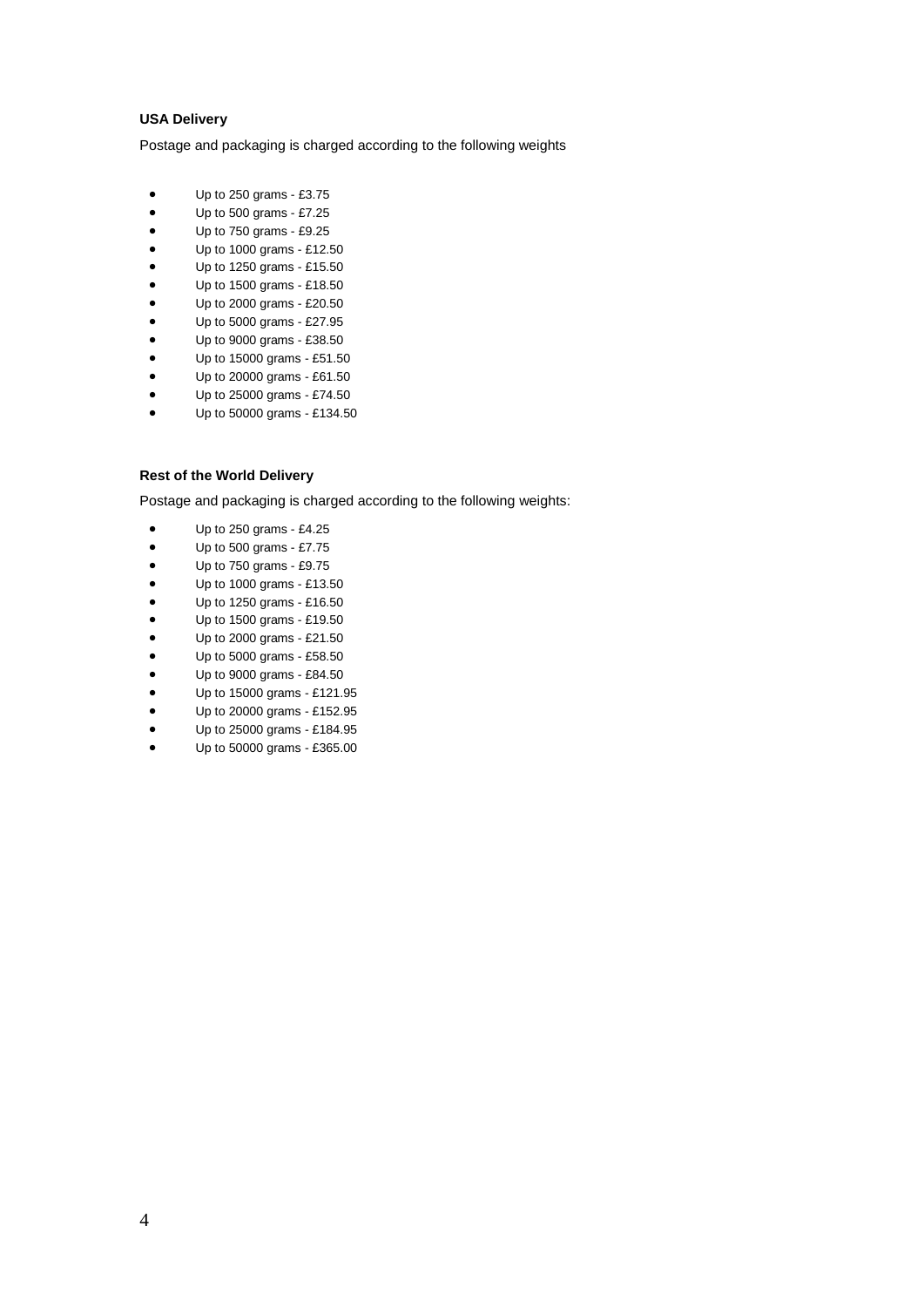# **The following countries have individual weight bands applied to them**

# **European Union**

#### **Austria**

Postage and packaging is charged according to the following weights:

- $\bullet$  Up to 250 grams £3.00 + VAT
- $\bullet$  Up to 500 grams £4.65 + VAT
- Up to 750 grams £5.95 + VAT
- $\bullet$  Up to 1000 grams £8.75 + VAT
- Up to 1250 grams £10.75 + VAT
- Up to 1500 grams £12.95 + VAT
- Up to 2000 grams £14.50 + VAT
- Up to 5000 grams £19.50 + VAT
- Up to 9000 grams £19.50 + VAT
- Up to 15000 grams £19.50 + VAT
- Up to 20000 grams £19.50 + VAT
- Up to 25000 grams £26.95 + VAT
- Up to 50000 grams £26.95 + VAT

## **Belgium**

Postage and packaging is charged according to the following weights:

- Up to 250 grams £3.00 + VAT
- $\bullet$  Up to 500 grams £4.65 + VAT
- Up to 750 grams £5.95 + VAT
- Up to 1000 grams £8.75 + VAT
- Up to 1250 grams £10.75 + VAT
- Up to 1500 grams £12.95 + VAT
- Up to 2000 grams £14.50 + VAT
- Up to 5000 grams £19.50 + VAT
- Up to 9000 grams £19.50 + VAT
- Up to 15000 grams £19.50 + VAT
- Up to 20000 grams £19.50 + VAT
- Up to 25000 grams £26.95 + VAT
- Up to 50000 grams £26.95 + VAT

#### **Bulgaria**

- Up to 250 grams £3.00 + VAT
- $\bullet$  Up to 500 grams £4.65 + VAT
- Up to 750 grams £5.95 + VAT
- Up to 1000 grams £8.75 + VAT
- Up to 1250 grams £10.75 + VAT
- Up to 1500 grams £12.95 + VAT
- Up to 2000 grams £14.50 + VAT
- Up to 5000 grams £27.50 + VAT
- Up to 9000 grams £27.50 + VAT
- Up to 15000 grams £27.50 + VAT
- Up to 20000 grams £27.50 + VAT
- Up to 25000 grams £54.50 + VAT
- Up to 50000 grams £54.50 + VAT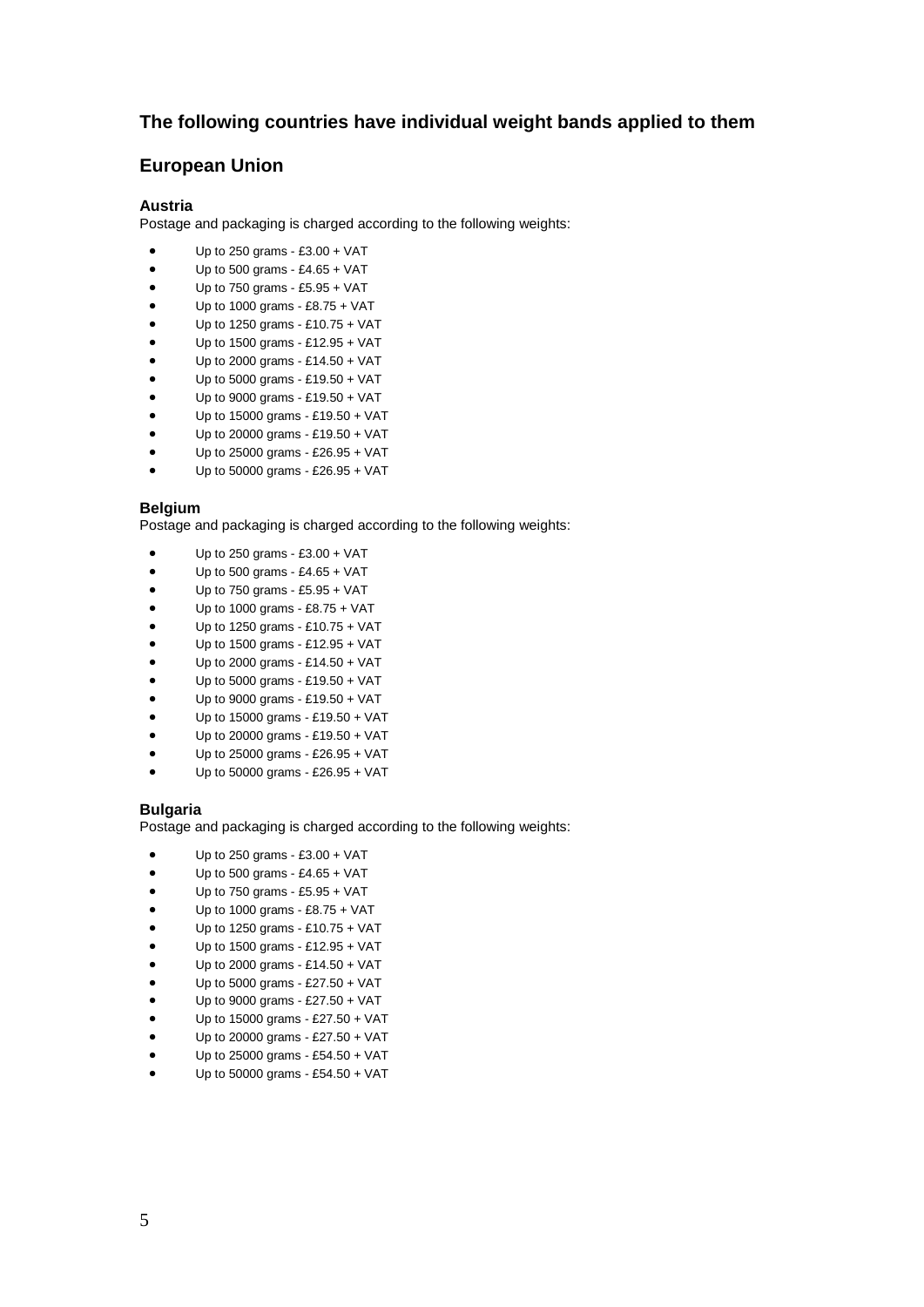## **Croatia**

Postage and packaging is charged according to the following weights:

- Up to 250 grams £3.75 + VAT
- $\bullet$  Up to 500 grams £7.25 + VAT
- $\bullet$  Up to 750 grams £9.25 + VAT
- Up to 1000 grams £12.50 + VAT
- Up to 1250 grams £15.50 + VAT
- Up to 1500 grams £18.50 + VAT
- Up to 2000 grams £20.50 + VAT
- Up to 5000 grams £35.95 + VAT
- Up to 9000 grams £45.95 + VAT
- Up to 15000 grams £59.95 + VAT
- Up to 20000 grams £69.95 + VAT
- Up to 25000 grams £88.95 + VAT
- Up to 50000 grams £132.50 + VAT

## **Cyprus**

Postage and packaging is charged according to the following weights:

- Up to 250 grams £3.00 + VAT
- $\bullet$  Up to 500 grams £4.65 + VAT
- $\bullet$  Up to 750 grams £5.95 + VAT
- Up to 1000 grams £8.75 + VAT
- Up to 1250 grams £10.75 + VAT
- Up to 1500 grams £12.95 + VAT
- Up to 2000 grams £14.50 + VAT
- Up to 5000 grams £30.95 + VAT
- Up to 9000 grams £39.95 + VAT
- Up to 15000 grams £52.95 + VAT
- Up to 20000 grams £63.95 + VAT
- Up to 25000 grams £73.95 + VAT
- Up to 50000 grams £123.95 + VAT

#### **Czech Republic**

- Up to 250 grams £3.00 + VAT
- $\bullet$  Up to 500 grams £4.65 + VAT
- Up to 750 grams £5.95 + VAT
- Up to 1000 grams £8.75 + VAT
- Up to 1250 grams £10.75 + VAT
- Up to 1500 grams £12.95 + VAT
- Up to 2000 grams £14.50 + VAT
- Up to 5000 grams £19.50 + VAT
- Up to 9000 grams £19.50 + VAT
- Up to 15000 grams £19.50 + VAT
- Up to 20000 grams £19.50 + VAT
- Up to 25000 grams £26.95 + VAT
- Up to 50000 grams £26.95 + VAT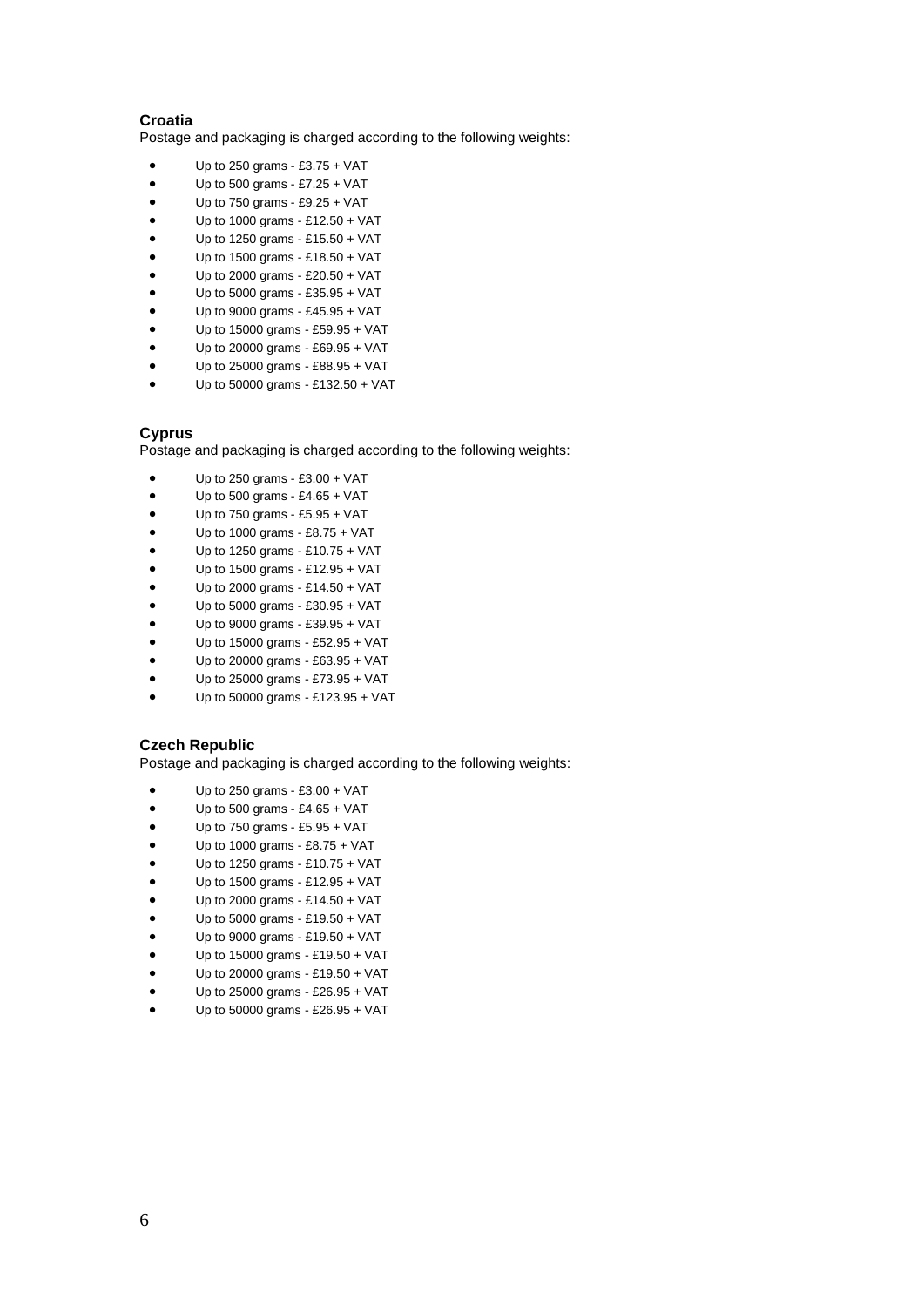## **Denmark**

Postage and packaging is charged according to the following weights:

- Up to 250 grams £3.00 + VAT
- $\bullet$  Up to 500 grams £4.65 + VAT
- Up to 750 grams £5.95 + VAT
- Up to 1000 grams £8.75 + VAT
- Up to 1250 grams £10.75 + VAT
- Up to 1500 grams £12.95 + VAT
- Up to 2000 grams £14.50 + VAT
- Up to 5000 grams £19.50 + VAT
- Up to 9000 grams £19.50 + VAT
- Up to 15000 grams £19.50 + VAT
- Up to 20000 grams £19.50 + VAT
- $\bullet$  Up to 25000 grams £26.95 + VAT
- Up to 50000 grams £26.95 + VAT

## **Estonia**

Postage and packaging is charged according to the following weights:

- Up to 250 grams £3.00 + VAT
- $\bullet$  Up to 500 grams £4.65 + VAT
- $\bullet$  Up to 750 grams £5.95 + VAT
- Up to 1000 grams £8.75 + VAT
- Up to 1250 grams £10.75 + VAT
- Up to 1500 grams £12.95 + VAT
- Up to 2000 grams £14.50 + VAT
- Up to 5000 grams £21.50 + VAT
- Up to 9000 grams £21.50 + VAT
- Up to 15000 grams £21.50 + VAT
- Up to 20000 grams £21.50 + VAT
- Up to 25000 grams £21.50 + VAT
- Up to 50000 grams £21.50 + VAT

#### **Finland**

- $\bullet$  Up to 250 grams £3.00 + VAT
- $\bullet$  Up to 500 grams £4.65 + VAT
- $\bullet$  Up to 750 grams £5.95 + VAT
- Up to 1000 grams £8.75 + VAT
- Up to 1250 grams £10.75 + VAT
- Up to 1500 grams £12.95 + VAT
- Up to 2000 grams £14.50 + VAT
- Up to 5000 grams £22.50 + VAT
- Up to 9000 grams £22.50 + VAT
- Up to 15000 grams £22.50 + VAT
- Up to 20000 grams £22.50 + VAT
- Up to 25000 grams £44.50 + VAT
- Up to 50000 grams £44.50 + VAT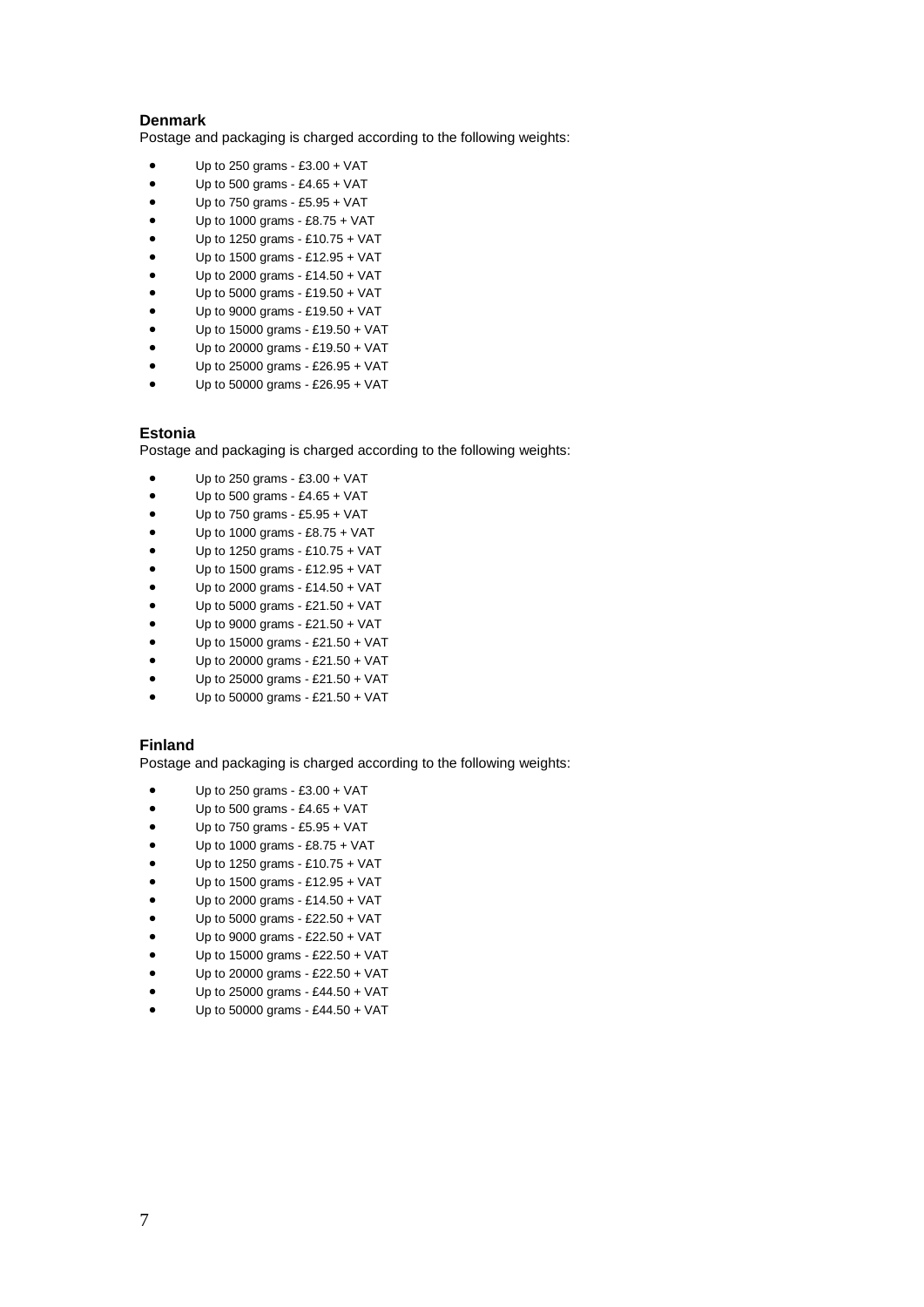## **France**

Postage and packaging is charged according to the following weights:

- Up to 250 grams £3.00 + VAT
- $\bullet$  Up to 500 grams £4.65 + VAT
- Up to 750 grams £5.95 + VAT
- Up to 1000 grams £8.75 + VAT
- Up to 1250 grams £10.75 + VAT
- Up to 1500 grams £12.95 + VAT
- Up to 2000 grams £14.50 + VAT
- Up to 5000 grams £19.50 + VAT
- Up to 9000 grams £19.50 + VAT
- Up to 15000 grams £19.50 + VAT
- Up to 20000 grams £19.50 + VAT
- $\bullet$  Up to 25000 grams £26.95 + VAT
- Up to 50000 grams £26.95 + VAT

#### **Germany**

Postage and packaging is charged according to the following weights:

- Up to 250 grams £3.00 + VAT
- $\bullet$  Up to 500 grams £4.65 + VAT
- $\bullet$  Up to 750 grams £5.95 + VAT
- Up to 1000 grams £8.75 + VAT
- Up to 1250 grams £10.75 + VAT
- Up to 1500 grams £12.95 + VAT
- Up to 2000 grams £14.50 + VAT
- Up to 5000 grams £19.50 + VAT
- Up to 9000 grams £19.50 + VAT
- Up to 15000 grams £19.50 + VAT
- Up to 20000 grams £19.50 + VAT
- Up to 25000 grams £26.95 + VAT
- Up to 50000 grams £26.95 + VAT

#### **Greece**

- $\bullet$  Up to 250 grams £3.00 + VAT
- $\bullet$  Up to 500 grams £4.65 + VAT
- $\bullet$  Up to 750 grams £5.95 + VAT
- Up to 1000 grams £8.75 + VAT
- Up to 1250 grams £10.75 + VAT
- Up to 1500 grams £12.95 + VAT
- Up to 2000 grams £14.50 + VAT
- Up to 5000 grams £35.50 + VAT
- Up to 9000 grams £43.95 + VAT
- Up to 15000 grams £54.50 + VAT
- Up to 20000 grams £61.50 + VAT
- Up to 25000 grams £66.50 + VAT
- Up to 50000 grams £90.75 + VAT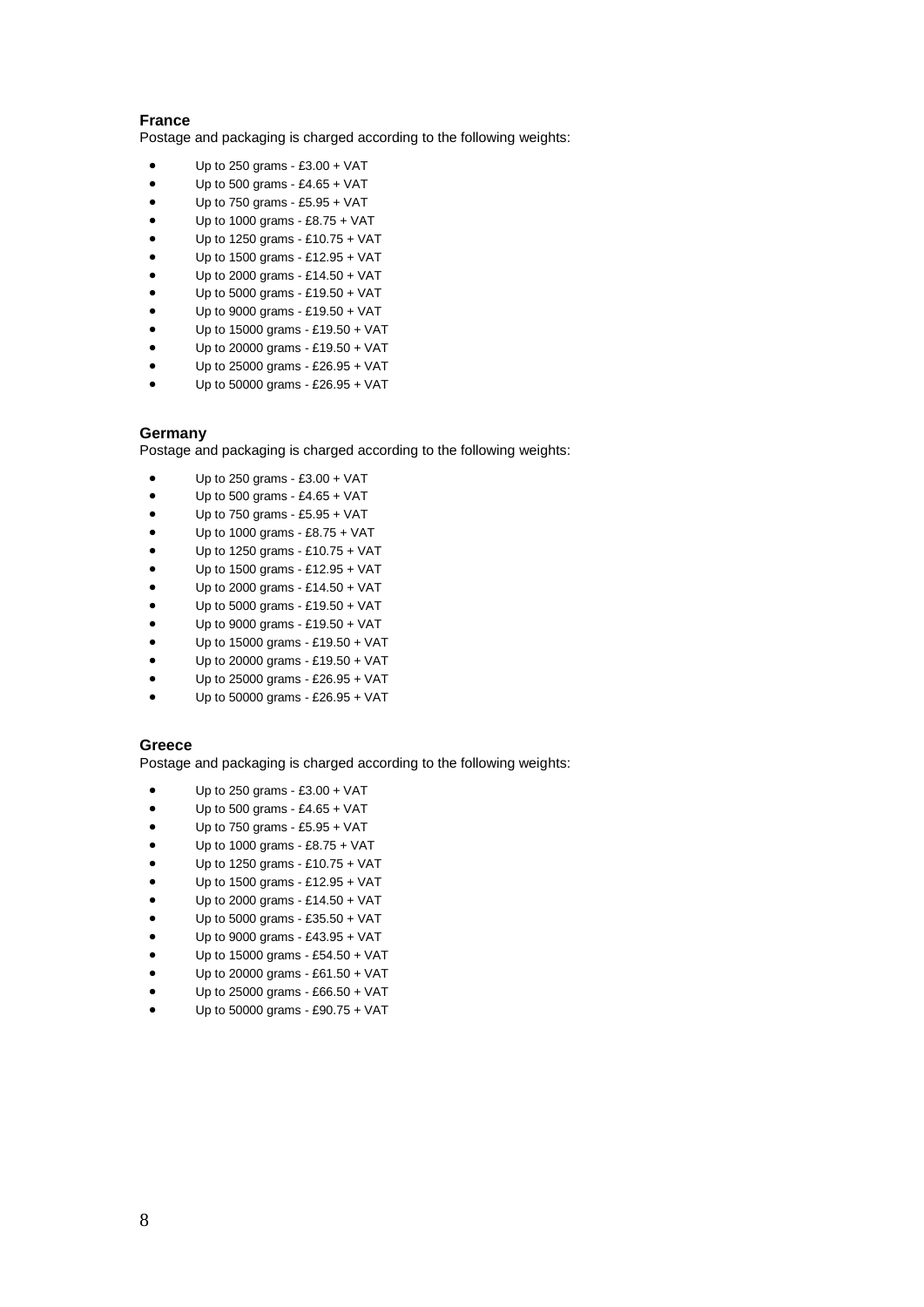#### **Hungary**

Postage and packaging is charged according to the following weights:

- Up to 250 grams £3.00 + VAT
- $\bullet$  Up to 500 grams £4.65 + VAT
- Up to 750 grams £5.95 + VAT
- Up to 1000 grams £8.75 + VAT
- Up to 1250 grams £10.75 + VAT
- Up to 1500 grams £12.95 + VAT
- Up to 2000 grams £14.50 + VAT
- Up to 5000 grams £19.50 + VAT
- Up to 9000 grams £19.50 + VAT
- Up to 15000 grams £19.50 + VAT
- Up to 20000 grams £19.50 + VAT
- $\bullet$  Up to 25000 grams £37.50 + VAT
- Up to 50000 grams £37.50 + VAT

#### **Ireland**

Postage and packaging is charged according to the following weights:

- Up to 250 grams £3.00 + VAT
- Up to 500 grams £4.65 + VAT
- Up to 750 grams £5.95 + VAT
- Up to 1000 grams £8.75 + VAT
- Up to 1250 grams £10.75 + VAT
- Up to 1500 grams £12.95 + VAT
- Up to 2000 grams £14.50 + VAT
- Up to 5000 grams £19.50 + VAT
- Up to 9000 grams £19.50 + VAT
- Up to 15000 grams £19.50 + VAT
- Up to 20000 grams £19.50 + VAT
- Up to 25000 grams £26.95 + VAT
- Up to 50000 grams £26.95 + VAT

## **Italy**

- $\bullet$  Up to 250 grams £3.00 + VAT
- $\bullet$  Up to 500 grams £4.65 + VAT
- Up to 750 grams £5.95 + VAT
- Up to 1000 grams £8.75 + VAT
- Up to 1250 grams £10.75 + VAT
- Up to 1500 grams £12.95 + VAT
- Up to 2000 grams £14.50 + VAT
- Up to 5000 grams £19.50 + VAT
- Up to 9000 grams £19.50 + VAT
- Up to 15000 grams £19.50 + VAT
- Up to 20000 grams £19.50 + VAT
- Up to 25000 grams £35.50 + VAT
- Up to 50000 grams £35.50 + VAT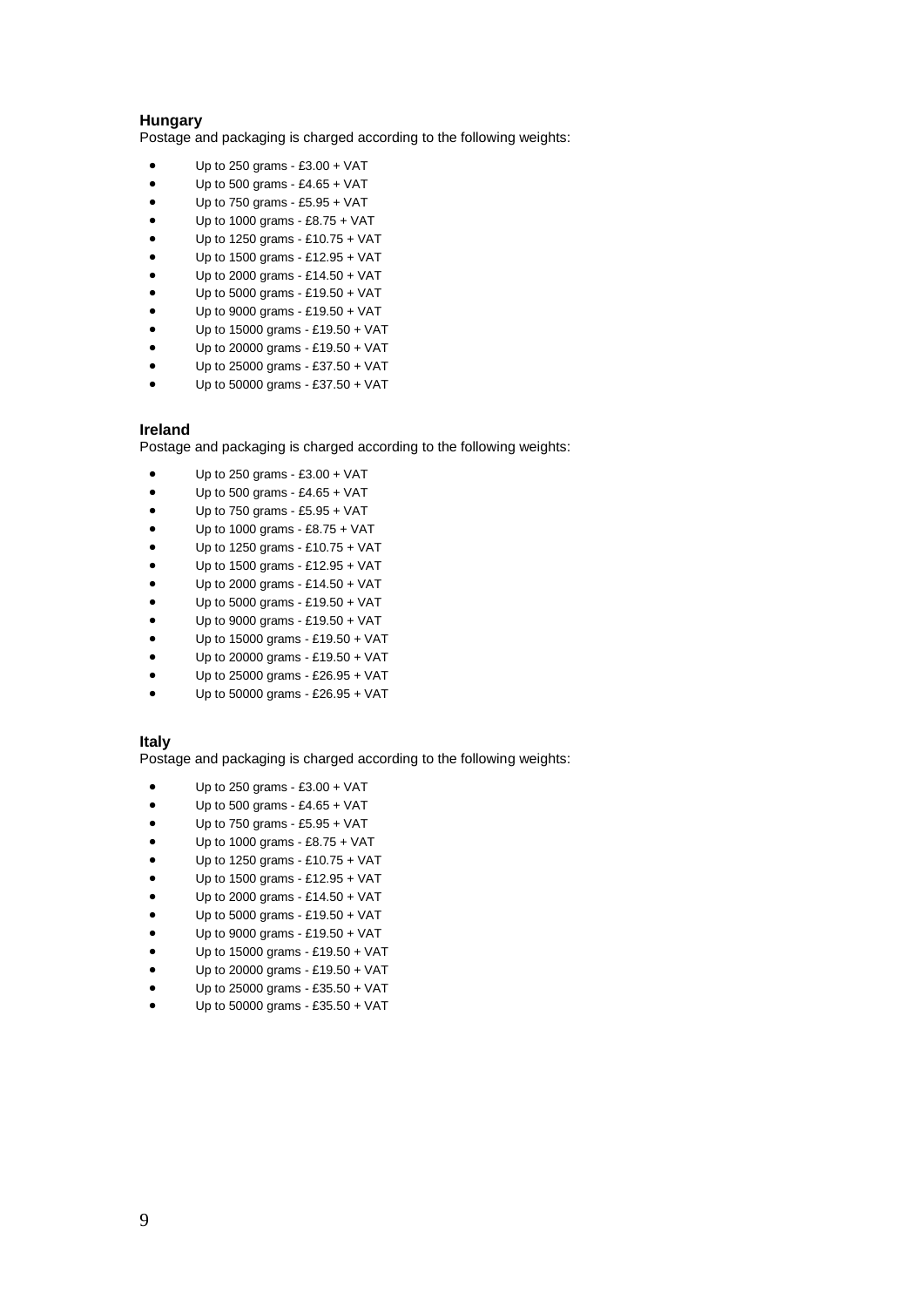## **Latvia**

Postage and packaging is charged according to the following weights:

- Up to 250 grams £3.00 + VAT
- $\bullet$  Up to 500 grams £4.65 + VAT
- Up to 750 grams £5.95 + VAT
- Up to 1000 grams £8.75 + VAT
- Up to 1250 grams £10.75 + VAT
- Up to 1500 grams £12.95 + VAT
- Up to 2000 grams £14.50 + VAT
- Up to 5000 grams £19.50 + VAT
- Up to 9000 grams £19.50 + VAT
- Up to 15000 grams £19.50 + VAT
- Up to 20000 grams £22.50 + VAT
- $\bullet$  Up to 25000 grams £22.50 + VAT
- Up to 50000 grams £39.50 + VAT

## **Lithuania**

Postage and packaging is charged according to the following weights:

- Up to 250 grams £3.00 + VAT
- $\bullet$  Up to 500 grams £4.65 + VAT
- $\bullet$  Up to 750 grams £5.95 + VAT
- Up to 1000 grams £8.75 + VAT
- Up to 1250 grams £10.75 + VAT
- Up to 1500 grams £12.95 + VAT
- Up to 2000 grams £14.50 + VAT
- Up to 5000 grams £21.50 + VAT
- Up to 9000 grams £21.50 + VAT
- Up to 15000 grams £21.50 + VAT
- Up to 20000 grams £24.95 + VAT
- Up to 25000 grams £41.95 + VAT
- Up to 50000 grams £41.95 + VAT

#### **Luxembourg**

- Up to 250 grams £3.00 + VAT
- Up to 500 grams £4.65 + VAT
- Up to 750 grams £5.95 + VAT
- Up to 1000 grams £8.75 + VAT
- Up to 1250 grams £10.75 + VAT
- Up to 1500 grams £12.95 + VAT
- Up to 2000 grams £14.50 + VAT
- Up to 5000 grams £19.50 + VAT
- Up to 9000 grams £19.50 + VAT
- Up to 15000 grams £19.50 + VAT
- Up to 20000 grams £19.50 + VAT
- Up to 25000 grams £26.95 + VAT
- Up to 50000 grams £26.95 + VAT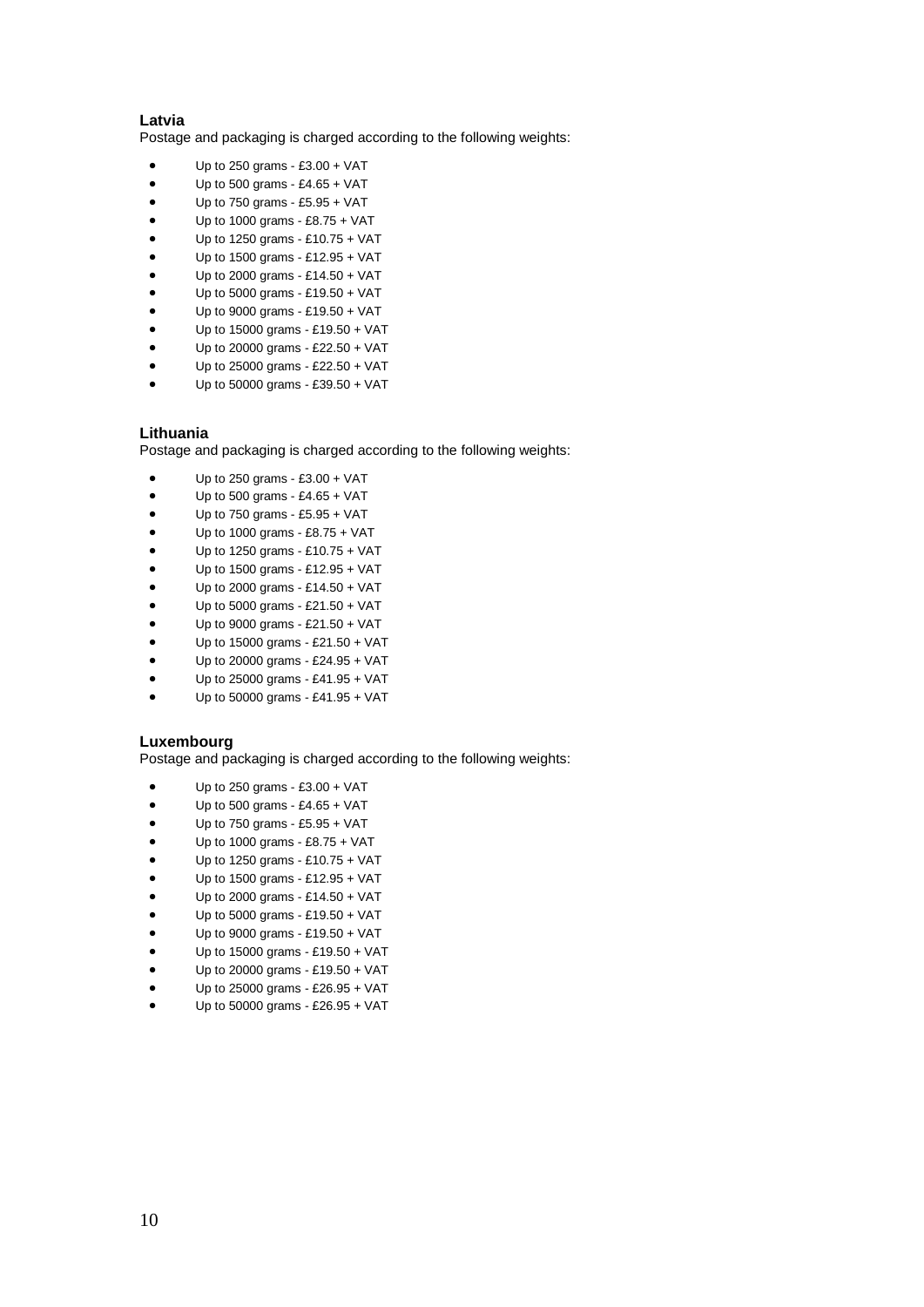## **Malta**

Postage and packaging is charged according to the following weights:

- Up to 250 grams £3.00 + VAT
- $\bullet$  Up to 500 grams £4.65 + VAT
- Up to 750 grams £5.95 + VAT
- Up to 1000 grams £8.75 + VAT
- Up to 1250 grams £10.75 + VAT
- Up to 1500 grams £12.95 + VAT
- Up to 2000 grams £14.50 + VAT
- Up to 5000 grams £33.95 + VAT
- Up to 9000 grams £47.50 + VAT
- Up to 15000 grams £59.95 + VAT
- Up to 20000 grams £70.50 + VAT
- $\bullet$  Up to 25000 grams £80.50 + VAT
- Up to 50000 grams £129.95 + VAT

#### **Netherlands**

Postage and packaging is charged according to the following weights:

- Up to 250 grams £3.00 + VAT
- Up to 500 grams £4.65 + VAT
- Up to 750 grams £5.95 + VAT
- Up to 1000 grams £8.75 + VAT
- Up to 1250 grams £10.75 + VAT
- Up to 1500 grams £12.95 + VAT
- Up to 2000 grams £14.50 + VAT
- Up to 5000 grams £19.50 + VAT
- Up to 9000 grams £19.50 + VAT
- Up to 15000 grams £19.50 + VAT
- Up to 20000 grams £19.50 + VAT
- Up to 25000 grams £26.95 + VAT
- Up to 50000 grams £26.95 + VAT

## **Poland**

- $\bullet$  Up to 250 grams £3.00 + VAT
- $\bullet$  Up to 500 grams £4.65 + VAT
- $\bullet$  Up to 750 grams £5.95 + VAT
- Up to 1000 grams £8.75 + VAT
- Up to 1250 grams £10.75 + VAT
- Up to 1500 grams £12.95 + VAT
- Up to 2000 grams £14.50 + VAT
- Up to 5000 grams £19.50 + VAT
- Up to 9000 grams £19.50 + VAT
- Up to 15000 grams £19.50 + VAT
- Up to 20000 grams £19.50 + VAT
- Up to 25000 grams £37.50 + VAT
- Up to 50000 grams £37.50 + VAT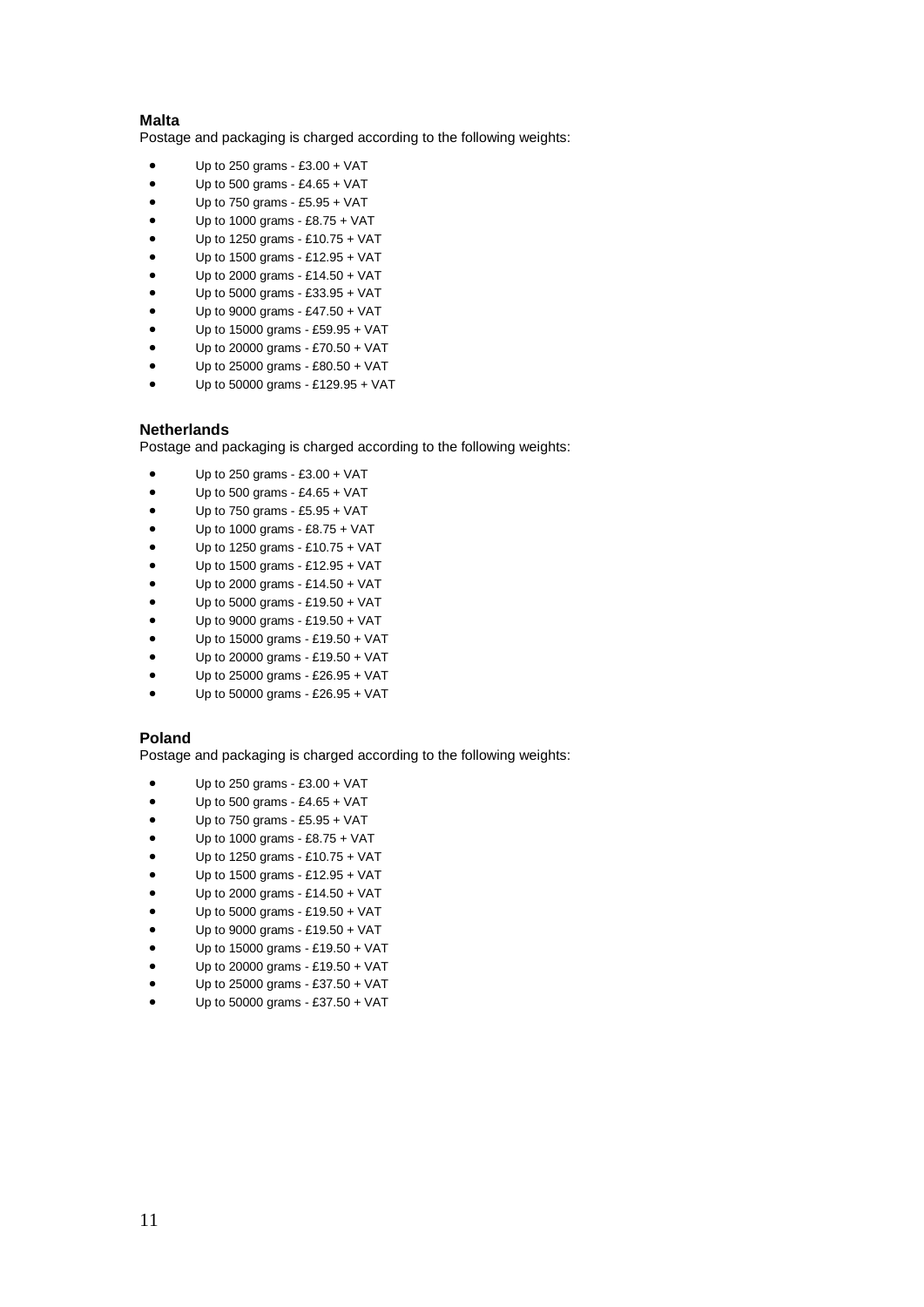## **Portugal**

Postage and packaging is charged according to the following weights:

- Up to 250 grams £3.00 + VAT
- $\bullet$  Up to 500 grams £4.65 + VAT
- Up to 750 grams £5.95 + VAT
- Up to 1000 grams £8.75 + VAT
- Up to 1250 grams £10.75 + VAT
- Up to 1500 grams £12.95 + VAT
- Up to 2000 grams £14.50 + VAT
- Up to 5000 grams £22.50 + VAT
- Up to 9000 grams £22.50 + VAT
- Up to 15000 grams £22.50 + VAT
- Up to 20000 grams £22.50 + VAT
- $\bullet$  Up to 25000 grams £42.50 + VAT
- Up to 50000 grams £42.50 + VAT

#### **Romania**

Postage and packaging is charged according to the following weights:

- Up to 250 grams £3.00 + VAT
- Up to 500 grams £4.65 + VAT
- Up to 750 grams £5.95 + VAT
- Up to 1000 grams £8.75 + VAT
- Up to 1250 grams £10.75 + VAT
- Up to 1500 grams £12.95 + VAT
- Up to 2000 grams £14.50 + VAT
- Up to 5000 grams £22.50 + VAT
- Up to 9000 grams £22.50 + VAT
- Up to 15000 grams £22.50 + VAT
- Up to 20000 grams £22.50 + VAT
- Up to 25000 grams £42.50 + VAT
- Up to 50000 grams £42.50 + VAT

## **Slovakia**

- $\bullet$  Up to 250 grams £3.00 + VAT
- $\bullet$  Up to 500 grams £4.65 + VAT
- $\bullet$  Up to 750 grams £5.95 + VAT
- Up to 1000 grams £8.75 + VAT
- Up to 1250 grams £10.75 + VAT
- Up to 1500 grams £12.95 + VAT
- Up to 2000 grams £14.50 + VAT
- Up to 5000 grams £19.50 + VAT
- Up to 9000 grams £19.50 + VAT
- Up to 15000 grams £19.50 + VAT
- Up to 20000 grams £19.50 + VAT
- Up to 25000 grams £35.50 + VAT
- Up to 50000 grams £35.50 + VAT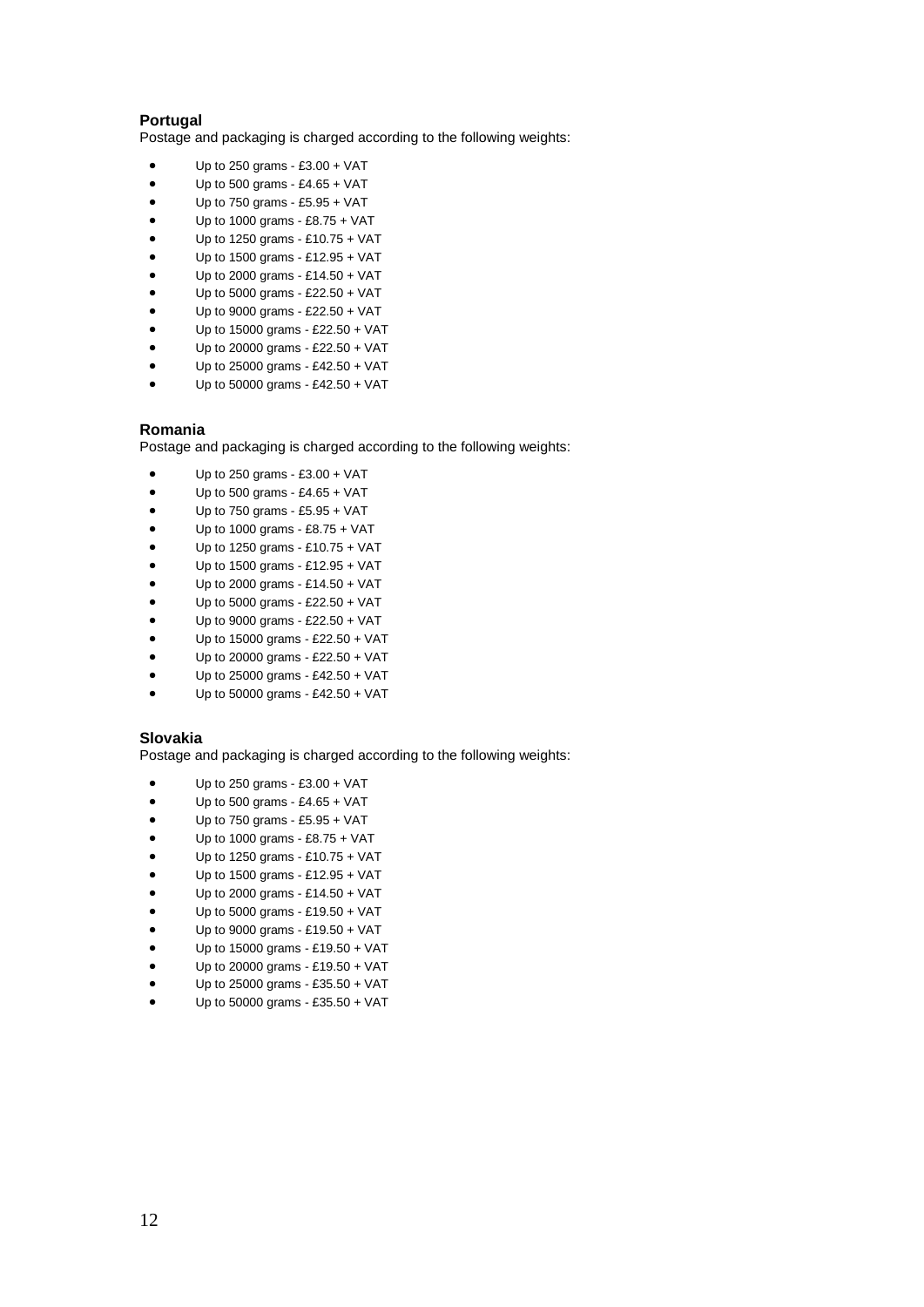## **Slovenia**

Postage and packaging is charged according to the following weights:

- Up to 250 grams £3.00 + VAT
- $\bullet$  Up to 500 grams £4.65 + VAT
- Up to 750 grams £5.95 + VAT
- $\bullet$  Up to 1000 grams £8.75 + VAT
- Up to 1250 grams £10.75 + VAT
- Up to 1500 grams £12.95 + VAT
- Up to 2000 grams £14.50 + VAT
- Up to 5000 grams £19.95 + VAT
- Up to 9000 grams £19.95 + VAT
- Up to 15000 grams £19.95 + VAT
- Up to 20000 grams £21.95 + VAT
- Up to 25000 grams £40.99 + VAT
- Up to 50000 grams £40.99 + VAT

## **Spain**

Postage and packaging is charged according to the following weights:

- Up to 250 grams £3.00 + VAT
- Up to 500 grams £4.65 + VAT
- Up to 750 grams £5.95 + VAT
- Up to 1000 grams £8.75 + VAT
- Up to 1250 grams £10.75 + VAT
- Up to 1500 grams £12.95 + VAT
- Up to 2000 grams £14.50 + VAT
- Up to 5000 grams £19.50 + VAT
- Up to 9000 grams £19.50 + VAT
- Up to 15000 grams £19.50 + VAT
- Up to 20000 grams £19.50 + VAT
- Up to 25000 grams £34.50 + VAT
- Up to 50000 grams £34.50 + VAT

#### **Sweden**

- $\bullet$  Up to 250 grams £3.00 + VAT
- Up to 500 grams £4.65 + VAT
- Up to 750 grams £5.95 + VAT
- Up to 1000 grams £8.75 + VAT
- Up to 1250 grams £10.75 + VAT
- Up to 1500 grams £12.95 + VAT
- Up to 2000 grams £14.50 + VAT
- Up to 5000 grams £22.50 + VAT
- Up to 9000 grams £22.50 + VAT
- Up to 15000 grams £22.50 + VAT
- Up to 20000 grams £22.50 + VAT
- Up to 25000 grams £42.50 + VAT
- Up to 50000 grams £42.50 + VAT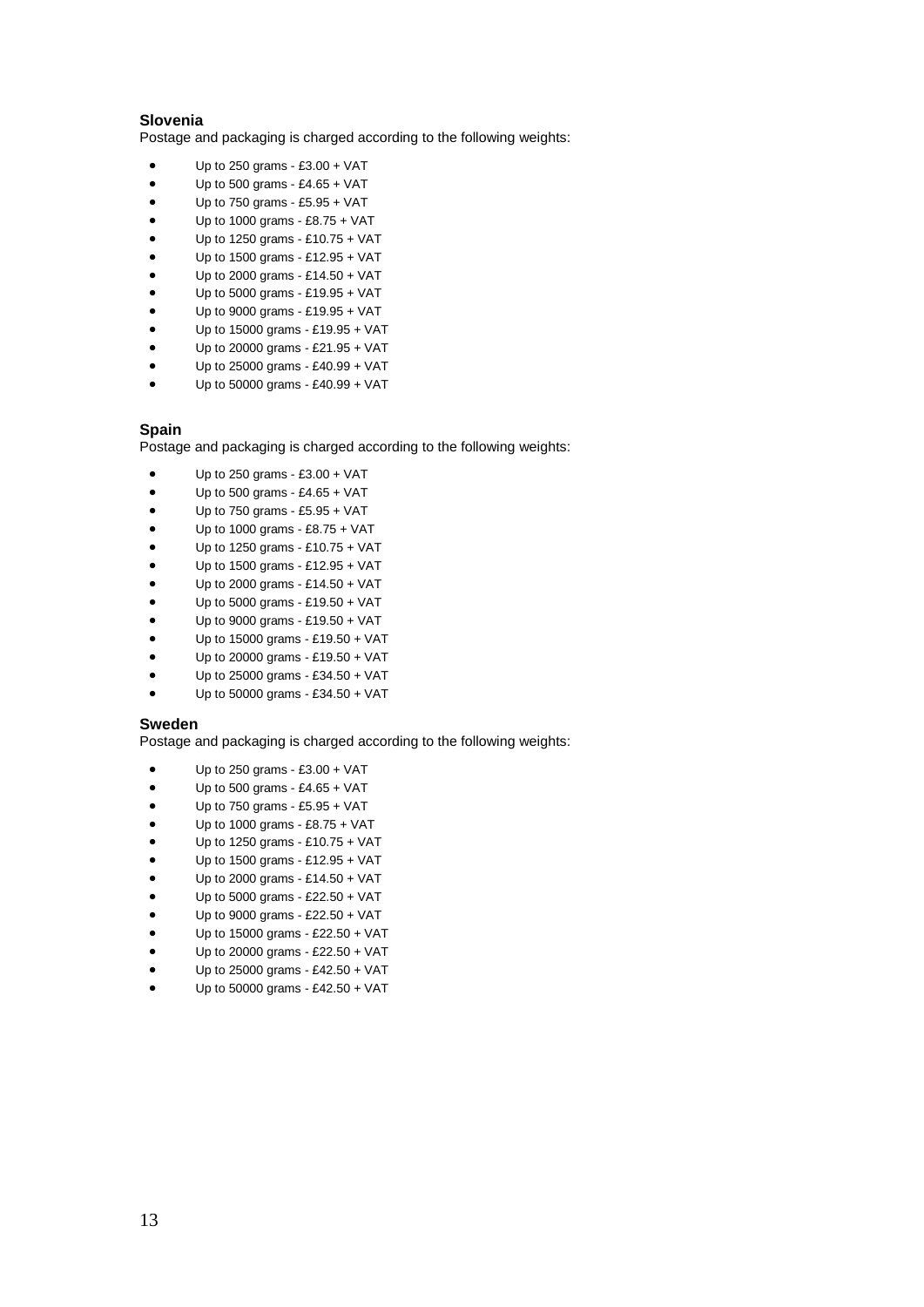# **European Countries (non-EU members)**

## **Iceland**

Postage and packaging is charged according to the following weights:

- Up to 250 grams £3.50 + VAT
- $\bullet$  Up to 500 grams £6.95 + VAT
- $\bullet$  Up to 750 grams £8.95 + VAT
- $\bullet$  Up to 1000 grams £11.95 + VAT
- Up to 1250 grams £14.95 + VAT
- Up to 1500 grams £17.95 + VAT
- Up to 2000 grams £19.95 + VAT
- Up to 5000 grams £39.50 + VAT
- Up to 9000 grams £55.50 + VAT
- Up to 15000 grams £78.50 + VAT
- Up to 20000 grams £98.50+ VAT
- Up to 25000 grams £117.95+ VAT
- Up to 50000 grams £230.50 + VAT

## **Norway**

Postage and packaging is charged according to the following weights:

- Up to 250 grams £3.50 + VAT
- $\bullet$  Up to 500 grams £6.95 + VAT
- $\bullet$  Up to 750 grams £8.95 + VAT
- Up to 1000 grams £11.95 + VAT
- Up to 1250 grams £14.95 + VAT
- Up to 1500 grams £17.95 + VAT
- Up to 2000 grams £19.95 + VAT
- Up to 5000 grams £43.50 + VAT
- Up to 9000 grams £49.50 + VAT
- Up to 15000 grams £66.50 + VAT
- Up to 20000 grams £78.95+ VAT
- Up to 25000 grams £93.95+ VAT
- Up to 50000 grams £161.95 + VAT

#### **Russia**

- $\bullet$  Up to 250 grams £3.50 + VAT
- $\bullet$  Up to 500 grams £6.95 + VAT
- $\bullet$  Up to 750 grams £8.95 + VAT
- Up to 1000 grams £11.95 + VAT
- Up to 1250 grams £14.95 + VAT
- Up to 1500 grams £17.95 + VAT
- Up to 2000 grams £19.95 + VAT
- Up to 5000 grams £39.50 + VAT
- Up to 9000 grams £55.50 + VAT
- Up to 15000 grams £78.50 + VAT
- Up to 20000 grams £98.50+ VAT
- Up to 25000 grams £118.50+ VAT
- Up to 50000 grams £230.50 + VAT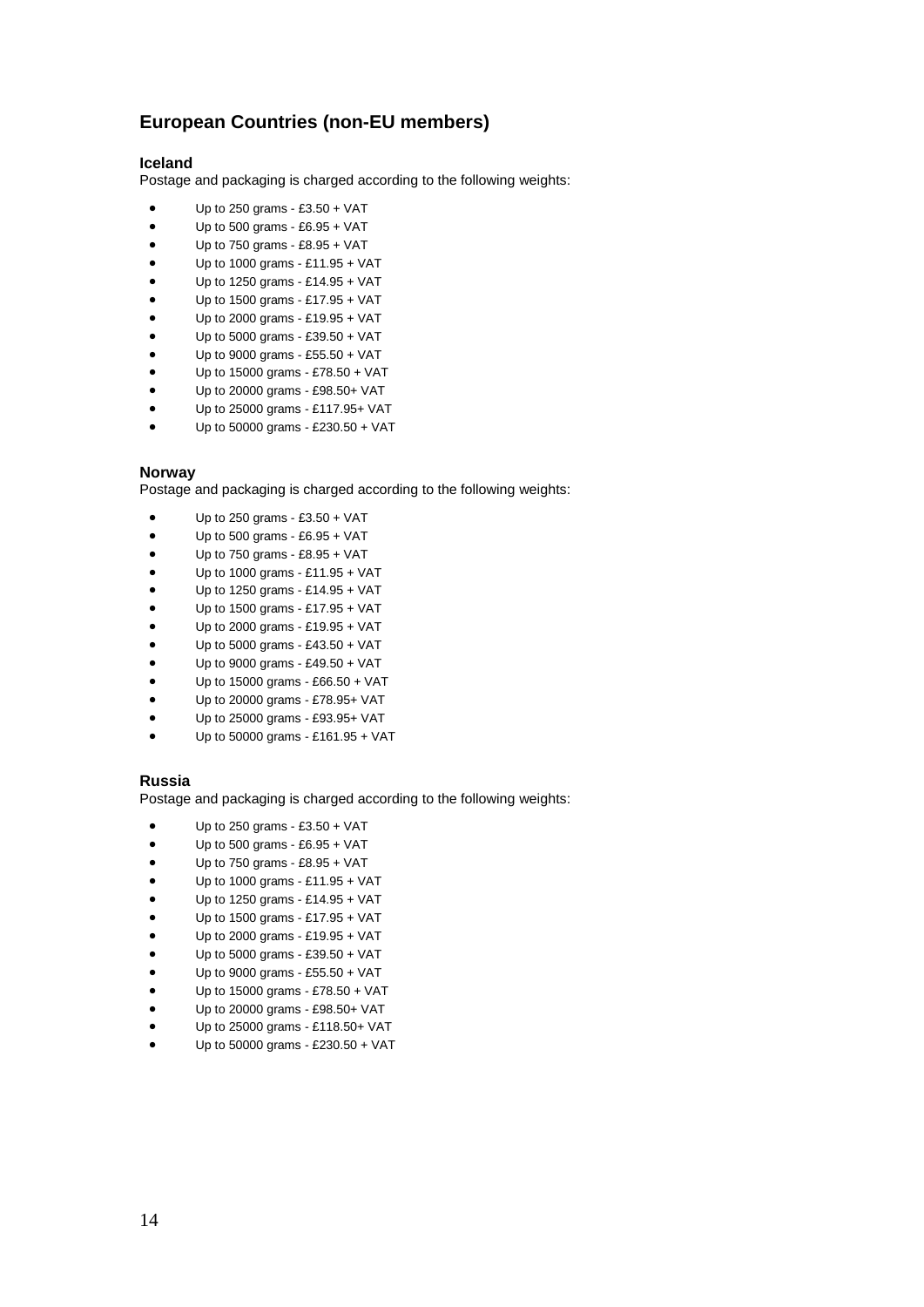## **Switzerland**

Postage and packaging is charged according to the following weights:

- Up to 250 grams  $£3.50 + VAT$
- $\bullet$  Up to 500 grams £6.95 + VAT
- Up to 750 grams £8.95 + VAT
- Up to 1000 grams £11.95 + VAT
- Up to 1250 grams £14.95 + VAT
- Up to 1500 grams £17.95 + VAT
- Up to 2000 grams £19.95 + VAT
- Up to 5000 grams £43.50 + VAT
- Up to 9000 grams £49.50 + VAT
- Up to 15000 grams £66.50 + VAT
- Up to 20000 grams £78.95+ VAT
- $\bullet$  Up to 25000 grams £93.95+ VAT
- Up to 50000 grams £161.95 + VAT

## **Turkey**

Postage and packaging is charged according to the following weights:

- $\bullet$  Up to 250 grams £3.50 + VAT
- Up to 500 grams £6.95 + VAT
- $\bullet$  Up to 750 grams £8.95 + VAT
- Up to 1000 grams £11.95 + VAT
- Up to 1250 grams £14.95 + VAT
- Up to 1500 grams £17.95 + VAT
- Up to 2000 grams £19.95 + VAT
- Up to 5000 grams £36.50 + VAT
- Up to 9000 grams £49.50 + VAT
- Up to 15000 grams £66.50 + VAT
- Up to 20000 grams £81.50+ VAT
- Up to 25000 grams £93.95+ VAT
- Up to 50000 grams £174.50 + VAT

#### **Ukraine**

- $\bullet$  Up to 250 grams £3.50 + VAT
- $\bullet$  Up to 500 grams £6.95 + VAT
- $\bullet$  Up to 750 grams £8.95 + VAT
- Up to 1000 grams £11.95 + VAT
- Up to 1250 grams £14.95 + VAT
- Up to 1500 grams £17.95 + VAT
- Up to 2000 grams £19.95 + VAT
- Up to 5000 grams £36.50 + VAT
- Up to 9000 grams £49.50 + VAT
- Up to 15000 grams £66.50 + VAT
- Up to 20000 grams £81.50+ VAT
- Up to 25000 grams £93.95+ VAT
- Up to 50000 grams £174.50 + VAT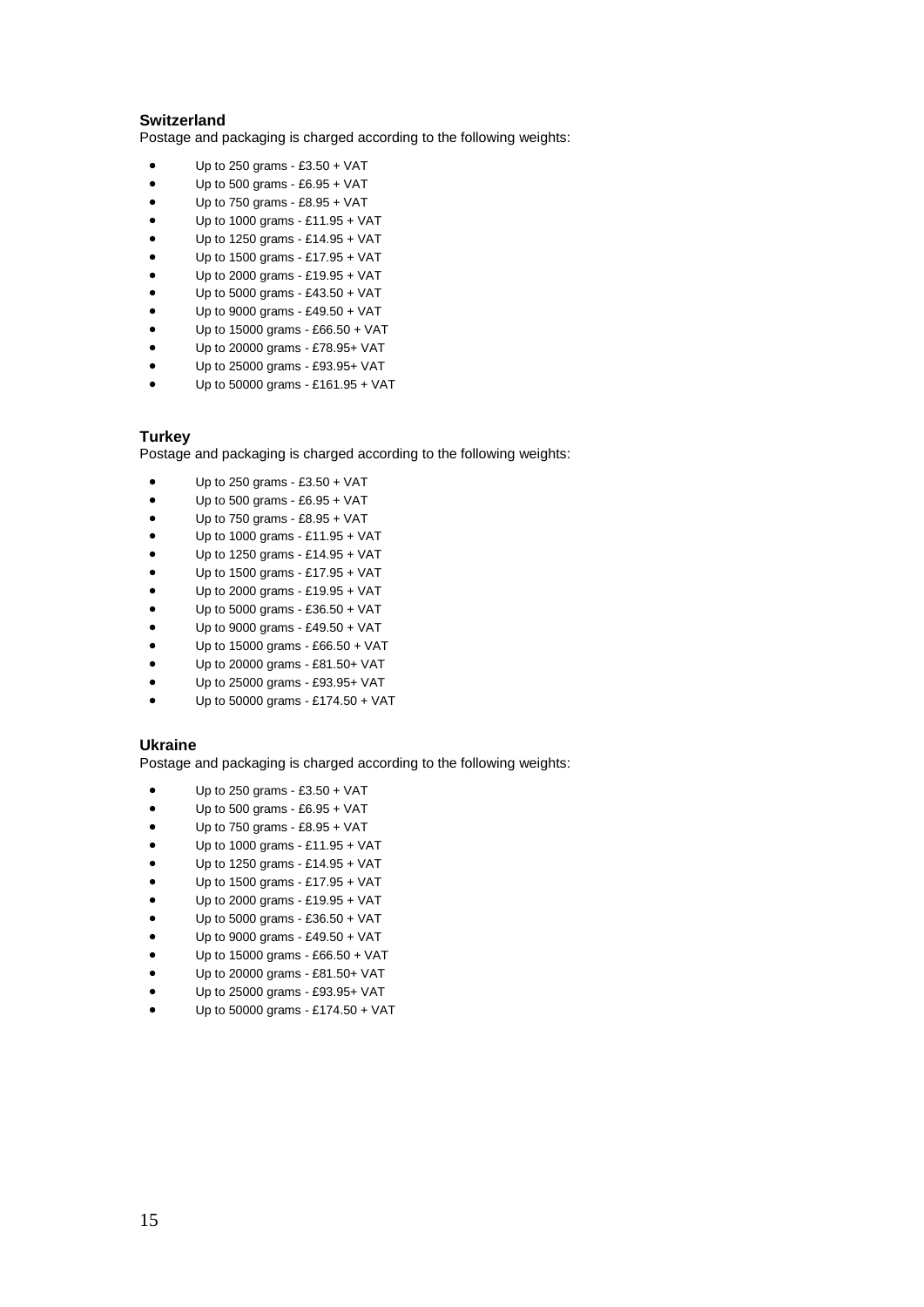# **Rest of the World**

## **Australia**

Postage and packaging is charged according to the following weights:

- Up to 250 grams £3.25
- Up to 500 grams £6.25
- Up to 750 grams £7.95
- Up to 1000 grams £10.95
- Up to 1250 grams £13.50
- Up to 1500 grams £15.95
- Up to 2000 grams £17.95
- Up to 5000 grams £39.50
- Up to 9000 grams £55.50
- Up to 15000 grams £78.50
- Up to 20000 grams £98.50
- Up to 25000 grams £118.50
- Up to 50000 grams £230.50

#### **Brazil**

Postage and packaging is charged according to the following weights:

- Up to 250 grams £3.95
- Up to 500 grams £7.50
- Up to 750 grams £9.50
- Up to 1000 grams £12.95
- Up to 1250 grams £15.95
- Up to 1500 grams £18.95
- Up to 2000 grams £20.95
- Up to 5000 grams £58.50
- Up to 9000 grams £84.50
- Up to 15000 grams £121.95
- Up to 20000 grams £152.95
- Up to 25000 grams £184.95
- Up to 50000 grams £365.00

#### **Canada**

- Up to 250 grams £3.50
- Up to 500 grams £6.95
- Up to 750 grams £8.95
- Up to 1000 grams £11.95
- Up to 1250 grams £14.95
- Up to 1500 grams £17.95
- Up to 2000 grams £19.95
- Up to 5000 grams £33.50
- Up to 9000 grams £46.50
- Up to 15000 grams £62.50
- Up to 20000 grams £75.50
- Up to 25000 grams £88.50
- Up to 50000 grams £159.50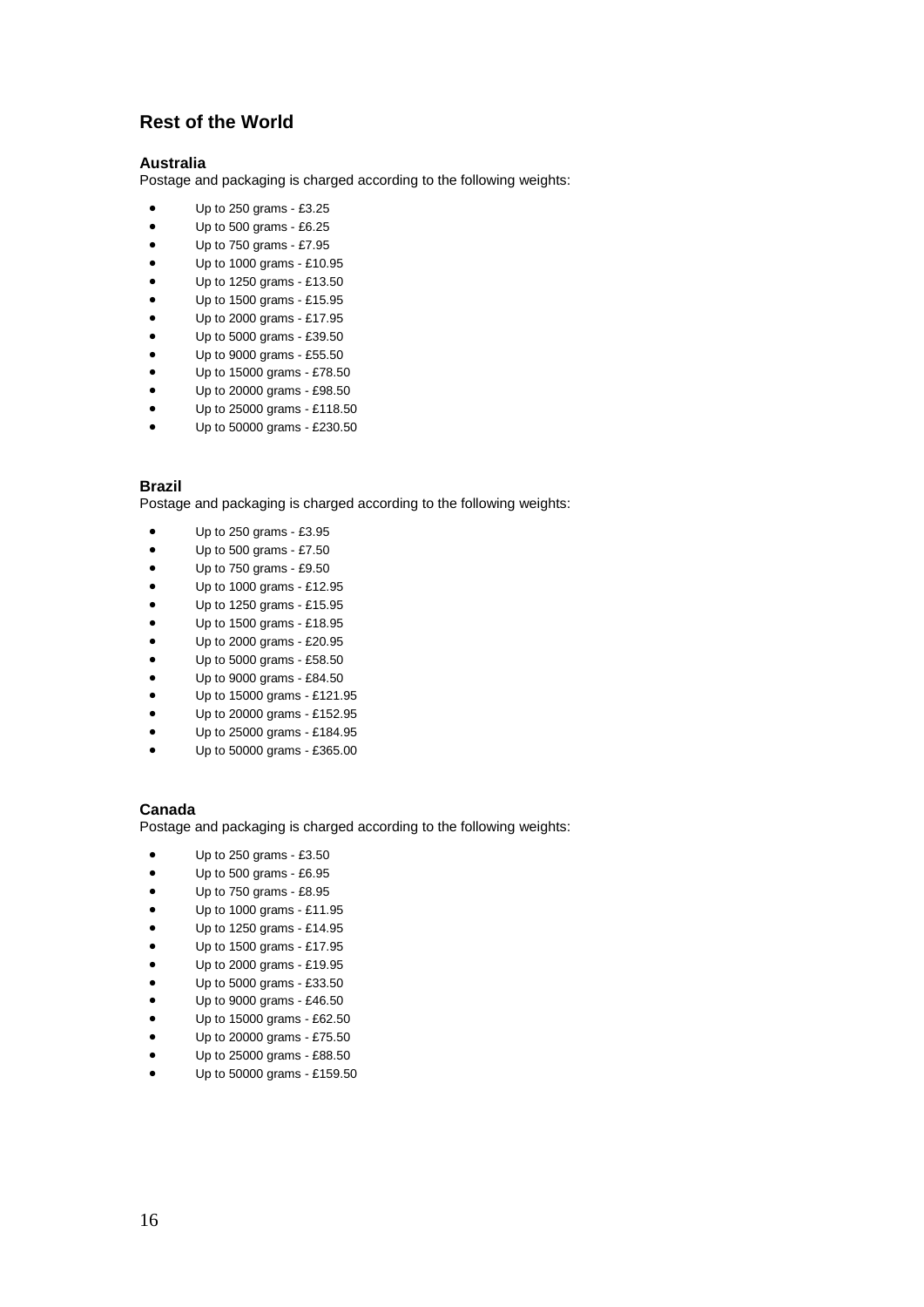## **Hong Kong**

Postage and packaging is charged according to the following weights:

- Up to 250 grams £3.95
- $\bullet$  Up to 500 grams £7.50
- Up to 750 grams £9.50
- Up to 1000 grams £12.95
- Up to 1250 grams £15.95
- Up to 1500 grams £18.95
- Up to 2000 grams £20.95
- Up to 5000 grams £42.50
- Up to 9000 grams £59.50
- Up to 15000 grams £84.95
- Up to 20000 grams £105.95
- Up to 25000 grams £126.50
- Up to 50000 grams £241.95

#### **India**

Postage and packaging is charged according to the following weights:

- Up to 250 grams £3.95
- Up to 500 grams £7.50
- Up to 750 grams £9.50
- Up to 1000 grams £12.95
- Up to 1250 grams £15.95
- Up to 1500 grams £18.95
- Up to 2000 grams £20.95
- Up to 5000 grams £48.95
- Up to 9000 grams £70.50
- Up to 15000 grams £103.50
- Up to 20000 grams £130.95
- Up to 25000 grams £158.95
- Up to 50000 grams £323.50

#### **Japan**

- Up to 250 grams £3.95
- $\bullet$  Up to 500 grams £7.50
- Up to 750 grams £9.50
- Up to 1000 grams £12.95
- Up to 1250 grams £15.95
- Up to 1500 grams £18.95
- Up to 2000 grams £20.95
- Up to 5000 grams £42.50
- Up to 9000 grams £59.50
- Up to 15000 grams £84.95
- Up to 20000 grams £105.95
- Up to 25000 grams £126.50
- Up to 50000 grams £241.95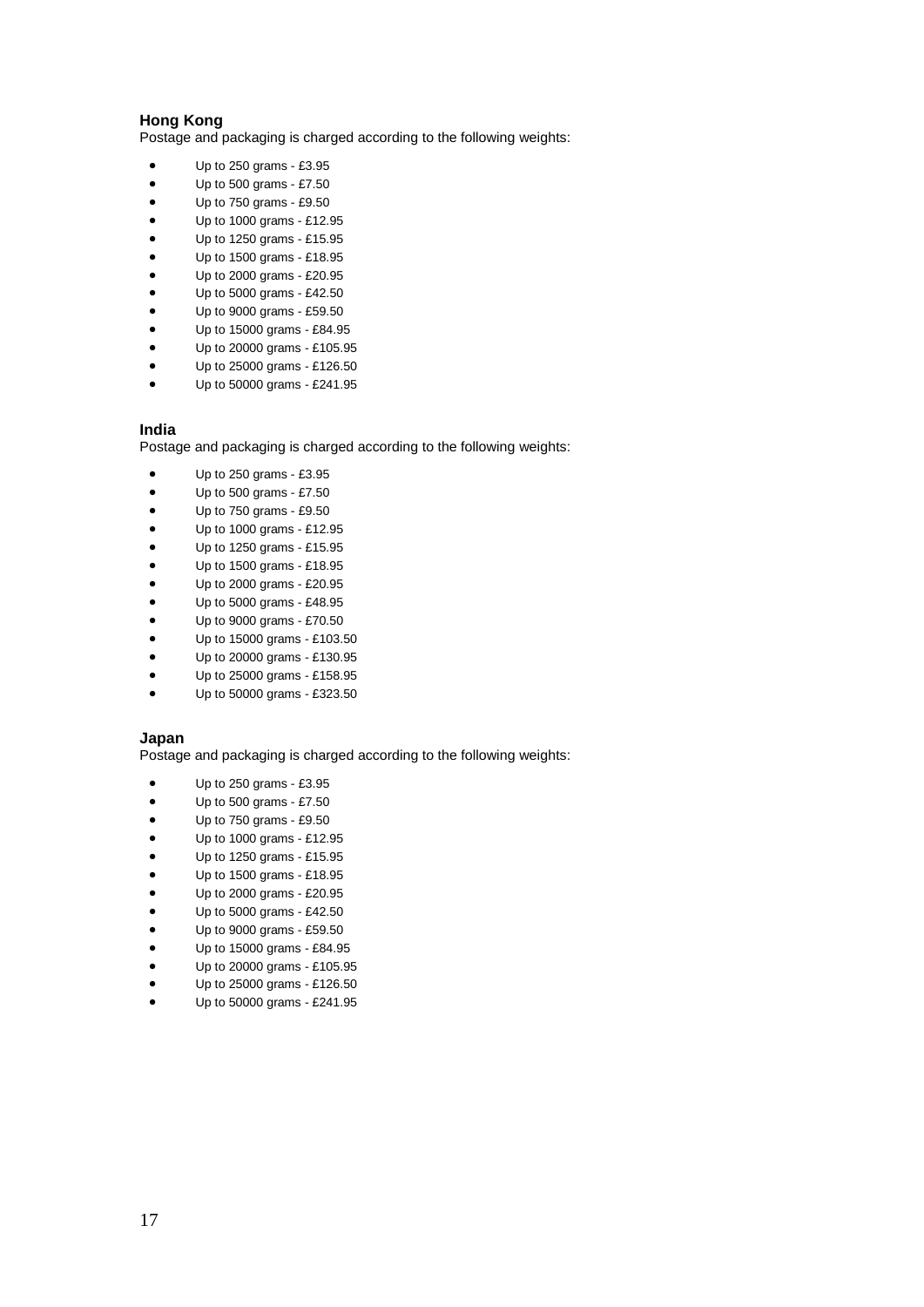#### **Mexico**

Postage and packaging is charged according to the following weights:

- Up to 250 grams £3.95
- Up to 500 grams £7.50
- Up to 750 grams £9.50
- Up to 1000 grams £12.95
- Up to 1250 grams £15.95
- Up to 1500 grams £18.95
- Up to 2000 grams £20.95
- Up to 5000 grams £35.95
- Up to 9000 grams £48.50
- Up to 15000 grams £61.50
- Up to 20000 grams £78.95
- Up to 25000 grams £92.50
- Up to 50000 grams £166.95

#### **Malaysia**

Postage and packaging is charged according to the following weights:

- Up to 250 grams £3.95
- $\bullet$  Up to 500 grams £7.50
- Up to 750 grams £9.50
- Up to 1000 grams £12.95
- Up to 1250 grams £15.95
- Up to 1500 grams £18.95
- Up to 2000 grams £20.95
- Up to 5000 grams £42.50
- Up to 9000 grams £59.50
- Up to 15000 grams £84.95
- Up to 20000 grams £105.95
- Up to 25000 grams £126.50
- Up to 50000 grams £241.95

## **New Zealand**

- Up to 250 grams £3.95
- Up to 500 grams £7.50
- Up to 750 grams £9.50
- Up to 1000 grams £12.95
- Up to 1250 grams £15.95
- Up to 1500 grams £18.95
- Up to 2000 grams £20.95
- Up to 5000 grams £49.95
- Up to 9000 grams £72.50
- Up to 15000 grams £105.95
- Up to 20000 grams £133.50
- Up to 25000 grams £161.95
- Up to 50000 grams £323.00